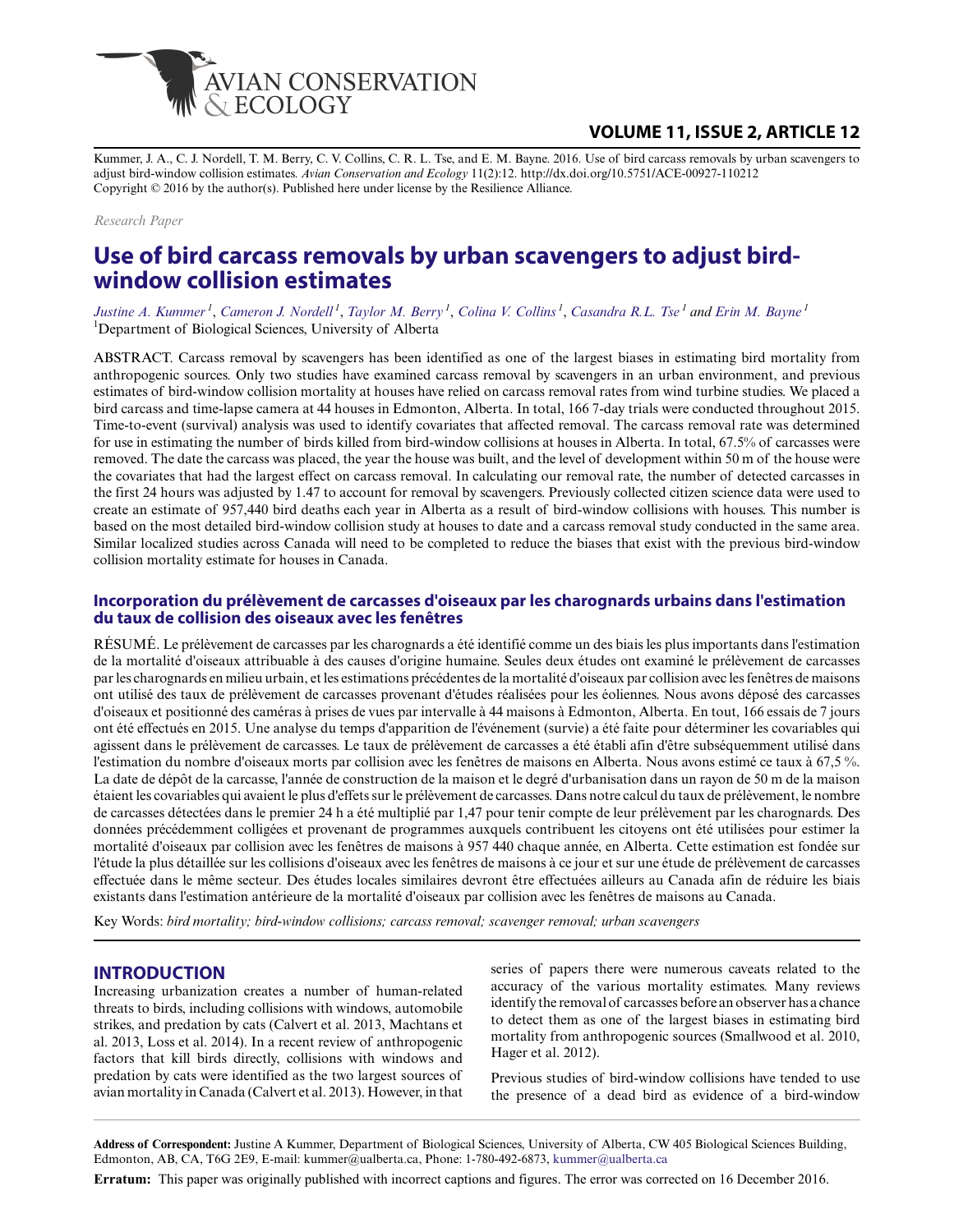collision. However, a large number of collisions are occurring that do not result in a carcass being located (Bayne et al. 2012). In determining the most recent bird-window collision estimate for houses, Machtans et al. (2013) accounted for missed mortalities using data from Zimmerling et al. (2013) and Dunn (1993). The lower estimate came from Zimmerling et al. (2013), who determined the combined effect of losses from scavengers and searcher error based on 36 post-construction monitoring studies of wind turbines. With 62.4% of birds not scavenged and 69.0% of birds found, it was estimated that 2.3 birds were missed for each bird found. The upper estimate came from Dunn (1993), who, in her study that focused on winter bird mortality from collisions with windows, speculated that up to five birds may die for every bird that is found.

To date, estimates of carcass removal rates by scavengers and the bias created in estimates of avian mortality rates from human activities have been estimated primarily at wind farms, at power lines, and in pastures (Balcomb 1986, Tobin and Dolbeer 1990, Wobeser and Wobeser 1992, Ragg et al. 2000, Kostecke et al. 2001, Smallwood 2007, Prosser et al. 2008, Ponce et al. 2010, Smallwood et al. 2010, Villegas-Patraca et al. 2012, Bispo et al. 2013, Smallwood 2013). Two studies have estimated carcass removal by scavengers in an urban landscape (Table 1). Bracey et al. (2016) conducted their study at 42 houses along Lake Superior in Minnesota, USA. Scavenging rates increased with distance from the city center and decreased as length of time the carcass was available on the landscape increased. However, this study focused only on carcasses removed during bird migration. Hager et al. (2012) documented scavenger activity at 20 buildings in Rock Island and Moline, Illinois by considering the local habitat covariates that influence carcass removal at buildings of various sizes in an urban landscape. Carcass removal was negatively correlated with canopy cover and window area, and was positively correlated with pavement cover. This study considered seasonality and found that the daily chance of a carcass remaining was greater in winter than during the other seasons. Whether similar patterns and rates occur in areas of North America that have different seasonal patterns and scavenger communities remains unclear and should be explored to develop accurate mortality estimates for birds in urban areas.

Our first objective was to understand the role scavengers play in urban ecology and identify the covariates that affect the removal of carcasses. The second objective was to create a correction factor for carcass removal by scavengers when estimating bird-window collision mortality, and apply it to a yearly bird-window collision mortality estimate for houses in Alberta, Canada by using citizen science data that are specific to this region (Kummer et al. 2016*a*).

## **METHODS**

## **Site selection**

Houses for this experiment were identified by using a variety of methods. Homeowners in the Edmonton, Alberta area who had previously registered for our Birds and Windows Project ([http://](http://birdswindows.biology.ualberta.ca/) [birdswindows.biology.ualberta.ca/](http://birdswindows.biology.ualberta.ca/)) were contacted and asked to participate in the study. Homeowners were also recruited through personal contact and social media (Facebook and Twitter accounts). In total, 44 houses within Edmonton and the surrounding area were used.

## **Experimental design**

The study was conducted from January to November 2015, although no trials were completed in April or September. At each house, one to six trials were completed over the study period. Each trial spanned 7 days, with setup on the first day and takedown on the seventh. The timing of each trial throughout the study period was randomized based on homeowner approval.

During setup, a bird carcass was placed on its back in front of the largest window on the front yard of each home. While there may be important differences in scavenger abundance and carcass detection between front yards and backyards, we chose to exclude this potential source of variation in our study. The carcasses used were obtained from the Royal Alberta Museum in Edmonton, a large number of which were provided by homeowners after a birdwindow collision. Carcasses were of various sizes (5–27 cm) and species. All carcasses were provided to us frozen, and remained in this state until they were thawed and placed at the residences. The carcasses were kept in plastic bags until they were placed at the houses to reduce human contact and contamination.

Brinno™ Time Lapse Cameras (TLC200) were used to capture removal events. The cameras were placed on the ground facing the carcass, with an average distance of 30 cm separating the lens from the carcass. The lens was adjusted to center the carcass in the camera frame. Cameras were programmed for time-lapse to capture one frame per second, and the time and date were programmed during setup.

On the seventh day, the houses were revisited to remove the camera and the remainder of the carcass, if necessary. A scavenging event was defined as the removal of the carcass from its original location or the consumption of a carcass by a scavenger at its original location. If the carcass was visited and disturbed by a scavenger but not removed or consumed, it was not defined as a scavenging event. Instances where only feathers remained were considered scavenging events. Photos from each camera were used to determine the type of scavenger, as well as the time and date of each carcass removal, if possible.

## **Data collection**

During each setup, we recorded (1) the date the carcass was placed below the window (hereafter DATE), (2) the time the carcass was placed below the window (TIME), and (3) the distance the bird carcass was placed from the window (WINDOWDIST). At each house, the bird was placed 1 m from the window. If the bird could not be placed at this distance, it was placed closer or further from the window, depending on which distance was closer to the originally intended 1 m. This resulted in an average distance of 96.20 cm. If the 1 m distance was under trees or shrubs, the carcass was placed there if possible.

The first time we visited each house, we recorded (1) the density of vegetation in a 2 m area surrounding the placed carcass (dense or sparse) (WINDOWDENS), and (2) the type of ground cover on which the carcass was placed (grass, dirt, and mulch/rock) (GRNDCOVER). If a carcass was placed under a tree or shrub, GRNDCOVER was identified as the surface the carcass was laying on underneath the vegetation.

Information on each house was collected during setup and from the City of Edmonton, City of St. Albert, and Sherwood Park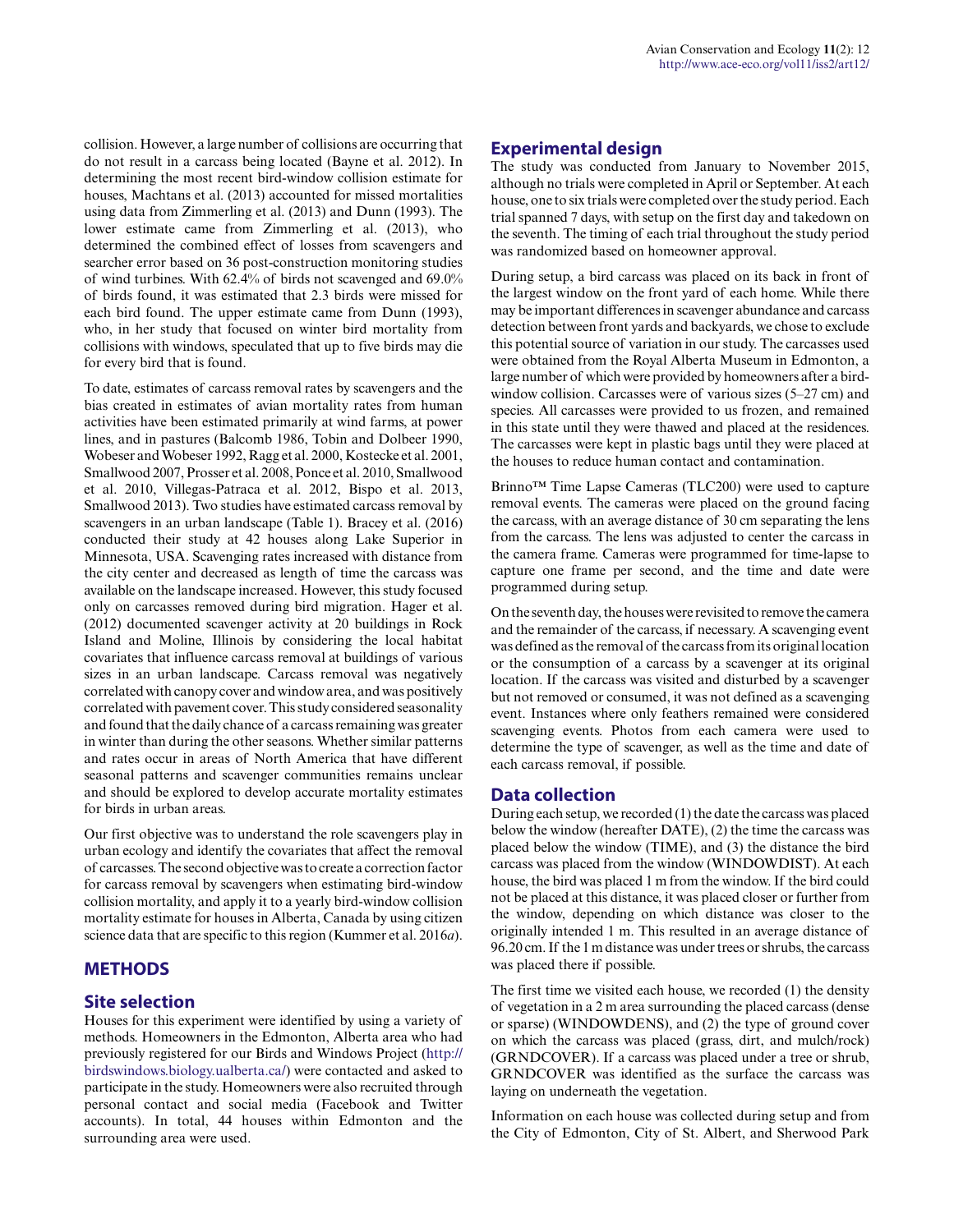| Study                                          | Location                                                             | Human activity                                                | Experiment                                                                                                                     | Results                                                                                                                       |
|------------------------------------------------|----------------------------------------------------------------------|---------------------------------------------------------------|--------------------------------------------------------------------------------------------------------------------------------|-------------------------------------------------------------------------------------------------------------------------------|
| Balcomb (1986)                                 | Beltsville, Md.                                                      | Agriculture field                                             | 78 carcasses were placed in corn fields 0–<br>7 days after planting for 5 days                                                 | Average survival time was $1.6$ (SD =<br>1.9, 1981) and 0.9 (SD = 1.1, 1982)<br>days                                          |
| Bispo et al. $(2013)$                          | Portugal                                                             | Wind farms                                                    | Carcasses were placed under 10 wind<br>turbines for 7 days                                                                     | Average percent of carcasses<br>remaining ranged from 22 to 58%                                                               |
| Bracey et al. (2016)                           | Duluth, Minn.                                                        | Houses                                                        | 140 carcasses were placed at 42 houses<br>for 6 days                                                                           | Estimated survival time was 4.33 +/-<br>$0.14$ days                                                                           |
| Erikson et al. (2000)                          | Pendleton, Oreg.                                                     | Wind farm                                                     | 80 carcasses were placed under wind<br>turbines for 28 days                                                                    | Average survival time was 25.0 days                                                                                           |
| Hager et al. $(2012)$                          | Rock Island and<br>Moline, Ill.                                      | Urban buildings<br>of various size                            | 80 carcasses were placed at 20 buildings<br>for 7 days                                                                         | Estimated mean carcass survival times<br>ranged from 22.7 to 212.0 days in<br>winter and 3.5 to 29.6 days in other<br>seasons |
| Horn and Collins<br>(2006)                     | Decatur, Ill.                                                        | University<br>buildings                                       | Chicken breasts were placed at five<br>locations over 40 days                                                                  | Average scavenging rate was 2.4–2.6<br>days                                                                                   |
| Klem et al. (2004)                             | Allentown, Pa.                                                       | University<br>buildings                                       | 539 chicken breasts were placed at six<br>locations over 77 days                                                               | 12.8% of carcasses were found and<br>disturbed                                                                                |
| Kostecke et al. (2001)                         | Alrington and Ramona,<br>S. Dak.                                     | Grassland, crop<br>fields, roadside,<br>and wooded<br>habitat | 454 carcasses were placed at 46 transects<br>for 5 days                                                                        | 66% of carcasses were scavenged                                                                                               |
| Pain (1991)                                    | France                                                               | Marsh land                                                    | 60 carcasses were placed in three<br>landscape types                                                                           | Average survival time was 1.5 days on<br>land, 3.3 days in vegetation, and 7.6<br>days exposed on water                       |
| Ponce et al. $(2010)$                          | Spain                                                                | Power lines                                                   | 522 carcasses were placed under power<br>lines for 5-month trials                                                              | 32% of carcasses were scavenged after<br>48 hours                                                                             |
| Prosser et al. (2008)                          | England                                                              | Agriculture field                                             | 450 were carcasses placed at 57 trial<br>plots for 4-7 days                                                                    | 6% of carcasses were removed after 24<br>hours in February and 77% were<br>removed in May                                     |
| Ragg et al.(2000)                              | New Zealand                                                          |                                                               | Agriculture fields 10 ferrets, 12 possums, 2 hedgehogs, and<br>7 rabbits were monitored on farmland<br>until totally scavenged | Ferrets scavenged 5/8 ferret carcasses,<br>8/9 possum carcasses, and 6/7 rabbit<br>carcasses encountered                      |
| Rosene and Lay<br>(1963)                       | Union Springs, Ala.,<br>and Buna, Tex.                               | Agriculture fields                                            | 60 carcasses were placed in fields for 4<br>days                                                                               | 13% were removed within 24 hours in<br>Alabama and 7% in Texas                                                                |
| Smallwood et al.<br>(2010)                     | <b>Byron Contra Costa</b><br>County, Calif.                          | Wind farm                                                     | 64 carcasses were placed at 20 wind<br>turbines for 21 days                                                                    | Average survival time was 4.45 days<br>$(SD = 5.69)$                                                                          |
| Stevens et al. (2011)                          | Browns Bench and<br>Upper Snake, Idaho                               | Fences                                                        | 100 carcasses were monitored at two<br>study sites for 31 days                                                                 | Average carcass daily survival<br>probability ranged from 0.776 to 0.812                                                      |
| Tobin and Dolbeer<br>(1990)                    | Columbia and Ulster<br>counties, N.Y.                                | Orchards                                                      | Carcasses were placed under 25 trees in<br>eight orchards for $11-12$ days                                                     | Average survival time was 8.2 days (SE<br>1.2 d) for cherry orchards and 10.4<br>days ( $SE = 1.4$ d) for apple orchards      |
| Villegas-Patraca et al.<br>(2012)              | Mexico                                                               | Wind farm                                                     | 120 carcasses were placed under wind<br>turbines for 20 days                                                                   | Average time to removal was 2.1–4.4<br>days in the dry season and 2.7–4.4<br>days in the rainy season                         |
| Ward et al. (2006)                             | Athens-Clarke county,<br>Ga.                                         | Urban and rural<br>land                                       | 192 carcasses were placed in rural and<br>urban land use areas for 6 days                                                      | Average survival time was 1.6 days in<br>rural areas and 2.1 days in urban areas                                              |
| Wobeser and Wobeser Saskatoon, Sask.<br>(1992) |                                                                      | Pasture                                                       | 250 were carcasses placed in pasture for<br>5 days                                                                             | 80.4% of carcasses were removed<br>within 24 hours                                                                            |
|                                                | Woronecki et al.(1979) Ottawa, Sandusky, and<br>Lucas counties, Ohio | Agriculture field                                             | 140 carcasses were placed in 12 test fields<br>for 8 days                                                                      | 28% of carcasses were removed within<br>24 hours                                                                              |

#### **Table 1**. Summary of studies that focused on the removal of carcasses by scavengers.

websites. This included (1) the year the house was built (YRBUILT), and (2) the direction the study window faced (WINDOWDIRECT). All selected houses were single-detached homes (Government of Canada 2011). Google Earth Pro was used to determine (1) the density of vegetation in the yard of the house the study window overlooked (dense or sparse) (YARDDENS), (2) the average height of vegetation in the front yard of each house (VEGHEIGHT), (3) the distance of the house from a natural treed area (DISTNAT), and (4) the main landscape type estimated within 50 m of the house (MAINLAND).

WINDOWDENS was classified as (1) dense: > 50% vegetated habitat within 2 m of the placed carcass, and (2) sparse:  $\leq 50\%$ vegetated, with more pavement or human structures. YARDDENS followed the same classification as WINDOWDENS but was extended to include the entire yard the study window overlooked. VEGHEIGHT was divided into five categories: (1) no vegetation in the front yard, (2) ground-level vegetation, and vegetation that is (3) 1 storey, (4) 2 storeys, and (5) 3 storeys high. DISTNAT was divided into three categories: (1) close: house is within 100 m of a natural treed area, (2) mid: house is between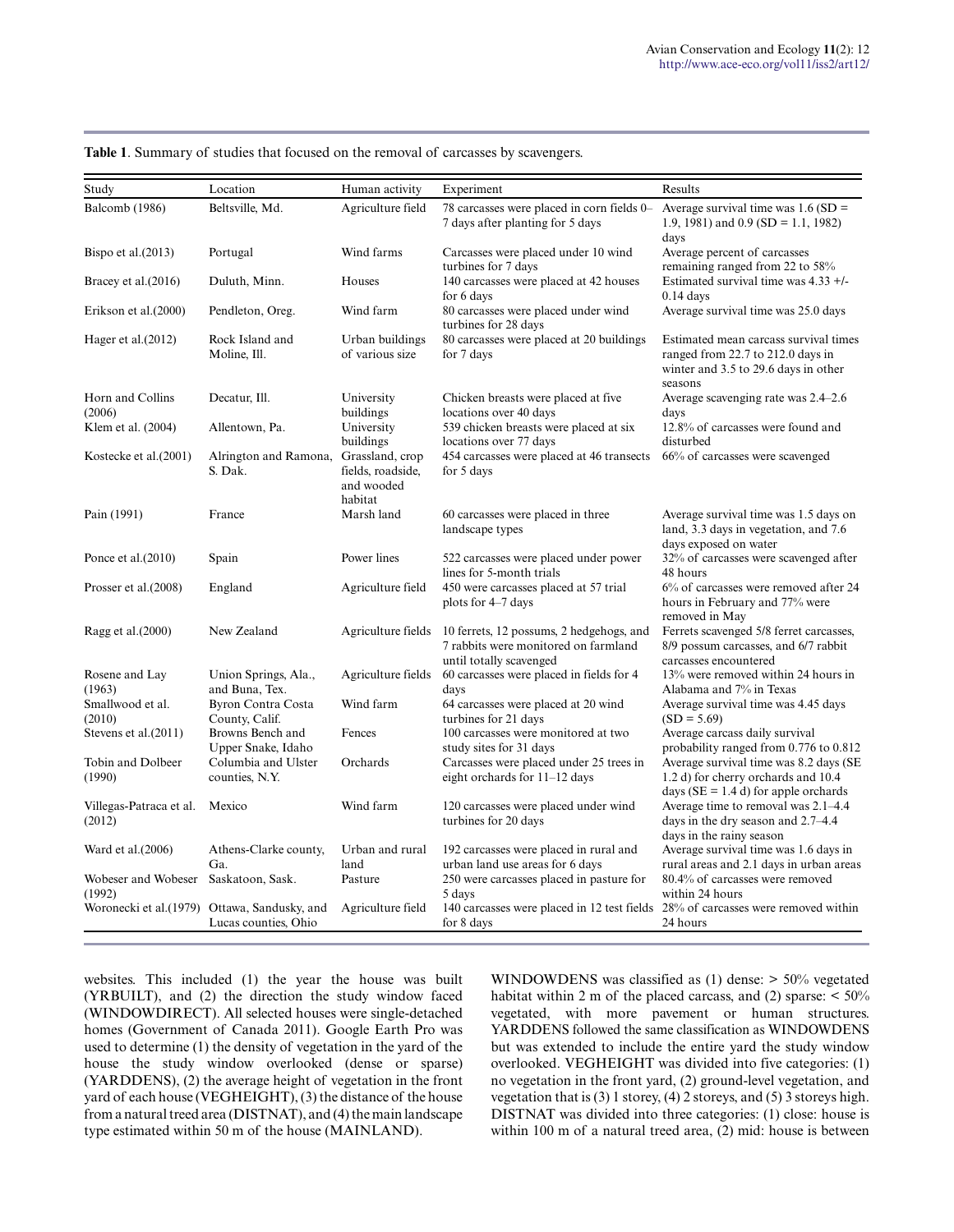100 and 250 m from a natural treed area, and (3) far: house is farther than 250 m from a natural treed area. A natural treed area was defined as recognized greenspace, using the City of Edmonton's residential and neighborhood maps and its list of city amenities. This included city parks, natural treed areas, and the North Saskatchewan River valley. MAINLAND included one of the following: (1) structures: houses and all additional buildings, (2) pavement: roads and sidewalks, (3) canopy: tree covered and forested, and (4) open vegetated habitat: lawn, grass, and field. For this classification, we used the methods and land cover types outlined in Hager et al. (2013). As outlined by Hager et al. (2013), urban bird diversity and abundance are positively correlated with vegetation and negatively correlated with urban surfaces. Thus, two broader categories were also formed for most of the area within 50 m of the house: (1) undeveloped: canopy and open vegetated habitat, and (2) developed:structures and pavement (LEVELDEVEL).

# **Data analysis: covariates affecting carcass removal**

We used time-to-event (survival) analysis (Cleves et al. 2004) to plot and analyze the removal of carcasses by scavengers. Using the removal of the carcass as the event of interest in our analysis, we estimated the probability through time of carcass removal by a scavenger, and the influence of various covariates on that probability. We also carried out two additional analyses, using removals by corvids and cats separately (the two groups of scavengers that were the most common) to determine the effect of covariates on carcass removal by different groups of scavengers. We were able to detect carcass removal with complete accuracy, and our data are right-censored only at the end of our 7-day trial.

The average time to carcass removal was calculated with the restriction that right-censored trials were assumed to have failed. This method is known to underestimate the true mean survival time when no data censoring occurs. However, we choose to present the restricted mean in lieu of extrapolating the survival curve outside of our study duration, where carcass removal may become increasingly unlikely. We present estimated survival times ± 95% confidence intervals.

We used the Cox proportional hazards regression model, a semiparametric analysis that estimates the relative effect of covariates on the probability of an event occurring over a given time interval (the Hazard Function in STATA 13, Cleves et al. 2004). As a null model, we estimated a shared frailty for each home, the Cox regression equivalent of a random intercept model (Cleves et al. 2004), to control for nonindependence when repeatedly sampling at the same home.

We added covariates to our (1) all-scavenger, (2) corvid-scavenge, and (3) cat-scavenge models univariately and ranked each model set according to Akaike information criterion (AIC) scores (Burnham and Anderson 2004). Covariates that improved model fit by > 2 ΔAIC compared to the null model were considered influential for the probability of carcass removal. We present coefficients generated by the Cox proportional hazards model as hazard ratios ( $exp[\beta_i]$ ) and standard errors. Correlation matrices generated to assess the possibility of highly correlated covariates showed no significant relationships (all  $r < 0.6$ ). The potential for unusually influential data points in our models was assessed using

DFBETA values, a quantification of the change in beta coefficient estimates associated with the removal of a given data point.

# **Data analysis: carcass removal rate and birdwindow collision estimate**

The carcass removal rate was calculated as the percentage of carcasses removed within the first 24 hours of trial setup. The 24 hour period was used because it was the interval that citizen scientists were asked to use when searching their house for bird– window collisions (Kummer et al. 2016*a*). We estimated the carcass removal rate using the method outlined in Machtans et al. (2013). The removal rate was additionally calculated for each season. We determined our seasons to be winter: October 16 to April 30, spring migration: May 1 to June 15, summer breeding: June 16 to July 31, and fall migration: August 1 to October 15.

We used our carcass removal rate to adjust the bird-window collision fatality rates reported in Kummer et al. (2016*a*). Kummer et al. (2016*a*) developed estimates of mortality based on the presence of bird feeders and whether the house was in an urban or rural setting. In calculating our estimate for Alberta, we used the mortality rate and the same parameters as our original paper but corrected for carcass removal rate, which was not done in the original study.

The Monte-Carlo simulation used by Machtans et al. (2013) was used to provide a distribution of estimates from which we produced total annual mortalities. The input parameters used by Machtans et al. (2013) for percentage of houses with feeders did not change. Input parameters are summarized in Table 2. The simulation consisted of 10,000 iterations, each with four components to simulate urban houses with and without feeders, and rural houses with and without feeders. The total number of houses in Alberta was adjusted to vary within the range of both urban/rural and feeder/no feeder proportions that we think are likely. Information on the number of houses in Alberta and the percentage of urban houses was obtained from Statistics Canada (Government of Canada 2011*a*, *b*). The same Monte-Carlo simulation was then used to estimate the number of fatalities that occurred during each season in Alberta.

**Table 2**. Input parameters for the Monte-Carlo simulation for calculating bird–window collision mortality at houses in Alberta.

| Parameter                                          | Values     |
|----------------------------------------------------|------------|
| Number of houses                                   | 1,390,275  |
| Percentage of urban houses                         | $75 - 85%$ |
| Percentage of houses with feeders                  | $15 - 25%$ |
| Scavenger correction                               | 1.471      |
| Predicted number of fatalities per house in a year | 0.48       |

## **RESULTS**

## **Scavengers**

In 166 completed trials, 112 carcasses were scavenged within 7 days (67.5%), while 54 were not. In 12 instances, although carcasses were removed, we were unable to determine time to removal due to camera failure. The average time to a carcass removal event was  $3.46 \times (10.45)$  days. The average time to carcass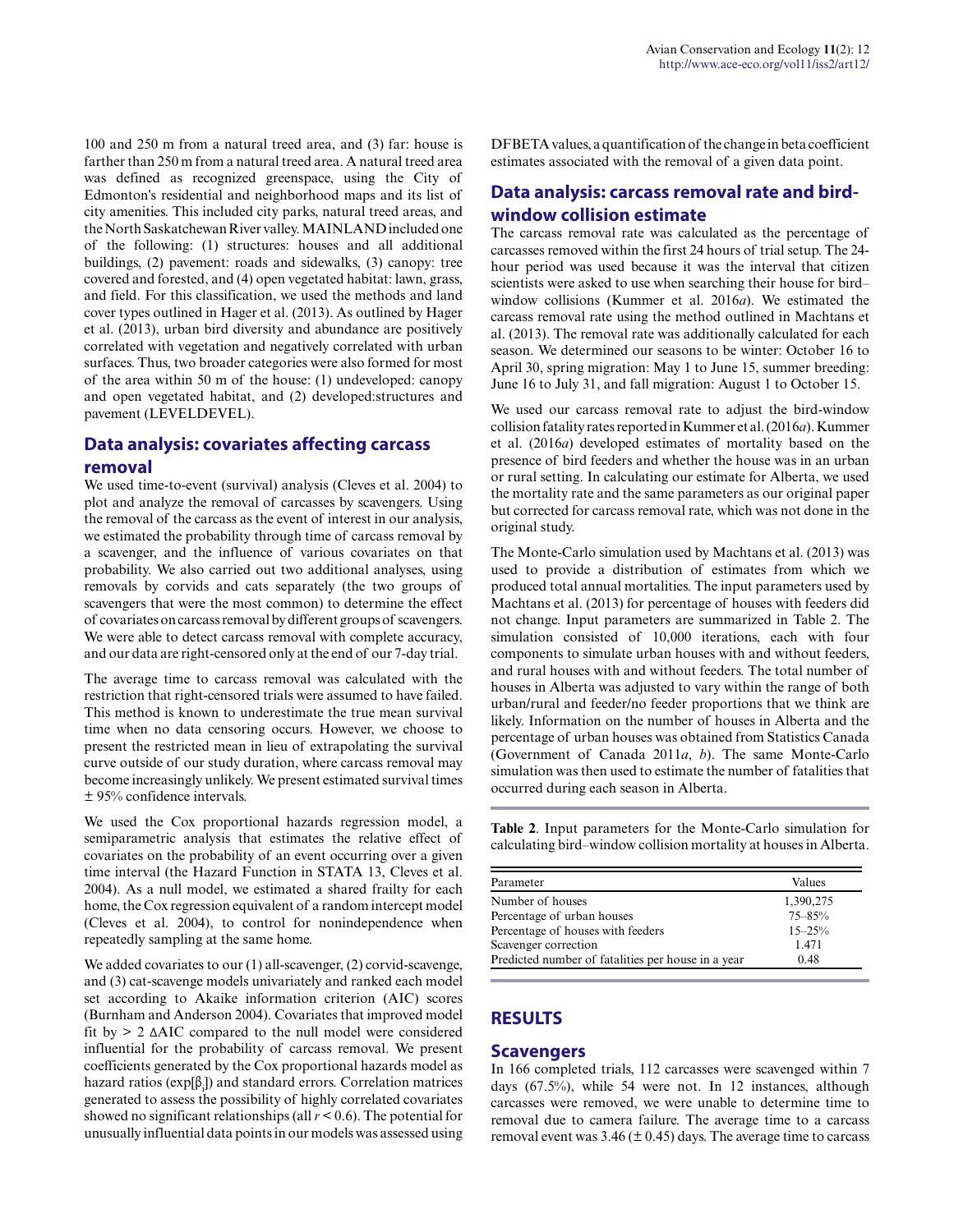removal ranged from 2.37 ( $\pm$  0.96) days in spring to 4.30 ( $\pm$  0.71) days in winter. The time of day was not recorded correctly for a number of trials (49/166), and we were not able to detect a time of day effect in our study.

In 18 of 166 completed trials, the carcass disappeared between camera frames, and the scavenger could not be identified. The scavenger could be identified in 94 trials. The most common scavengers were Black-billed Magpies (*Pica hudsonia*) (61.6% of removals; hereafter magpies) and domestic or feral cats (*Felis catus*) (16.1% of removals) (Table 3).

**Table 3**. Type and sample size of scavengers reported during carcass removal trials.

| Scavenger           | Scientific name       | Sample size |  |  |
|---------------------|-----------------------|-------------|--|--|
| Black-billed Magpie | Pica hudsonia         | 69          |  |  |
| Cat                 | Felis catus           | 18          |  |  |
| Unknown             |                       | 18          |  |  |
| American Crow       | Corvus brachyrhynchos |             |  |  |
| Red Squirrel        | Sciurus vulgaris      |             |  |  |
| Blue Jay            | Cvanocitta cristata   |             |  |  |

There were no instances of magpies visiting a site and not taking the carcass, whereas there were instances of both cats and red squirrels (*Sciurus vulgaris*) visiting a site but not removing the carcass. Similar to magpies, American Crows (*Corvus brachyrhynchos*) and Blue Jays (*Cyanocitta cristata*) removed the carcass whenever they visited a site. In general, cats fed on the carcass without removing it, and both times a squirrel visited a site, it removed the carcass within 2 hours of placement. However, one of these squirrels repeatedly returned to the carcass site throughout the week.

#### **Covariates affecting carcass removal**

For the all-scavenger model set, three covariates were identified as improving model fit compared to our null model (Table 4): (1) quadratic DATE ( $\beta^2 = 0.99 \pm 0.001$ ,  $\beta = 1.02 \pm 0.005$ ); (2) YRBUILT, such that 1990–2009 homes were significantly less likely to have carcasses scavenged ( $\beta = 0.31 \pm 0.11$ ) than 1940– 1969 homes, while 1970–1989 homes were intermediate (β = 1.06  $\pm$  0.24); and (3) LEVELDEVEL ( $\beta$  = 0.64  $\pm$  0.13). Similar to the all-scavenger model set, the cat-scavenge model set identified LEVELDEVEL as significantly influencing the probability of carcass removal ( $β = 0.15 ± 0.12$ ). DATE and YRBUILT were not identified as contributors to the probability of carcass removal by cats. The corvid-scavenge model set identified quadratic DATE  $(\beta^2 = 0.99 \pm 0.001, \beta = 1.02 \pm 0.007)$ , YRBUILT  $(\beta_{1970-1989} = 0.0.94$  $\pm$  0.26, β<sub>1990–2009</sub> = 0.30  $\pm$  0.12), and WINDOWDIST (β = 1.004  $\pm$  0.002) as covariates contributing to the probability of carcass removal by corvids. Beta estimates for quadratic DATE and YRBUILT were similar between corvid-scavenge and allscavenger model sets.

The relative probability of a scavenging event changed with date, and was lowest during winter (Fig. 1). The probability of carcass removal was 7.6 times higher during mid-summer compared to mid-winter. The relative probability of carcass removal was 30% lower for houses built from 1990 to 2009 compared to 1940–1969. This probability of carcass removal was 37% lower in developed neighborhoods compared to undeveloped, while the probability of carcass removal by cats decreased by 85% in developed neighborhoods. The likelihood of removal by corvids increased by 0.4% for every 1 m increase in distance that the carcass was placed from the window.

**Fig. 1**. Effect of date on scavenger removal of bird carcasses placed below urban windows. The grey bars indicate the proportion of carcasses removed in a given month (indicated on the left y-axis), while the solid and dashed black lines indicate the relative hazards and the standard error generated by the Cox proportional hazards model, respectively (indicated on the right y-axis). Relative hazards are a relative rate of carcass removal over a given interval, and in July, it was  $\sim 6x$ greater than in January. The number of carcasses placed in a given month is indicated below the month on the x-axis. The data were collected near 44 Edmonton area homes, Alberta, Canada.



The shared frailty parameter ( $\theta$ ) was significant ( $p < 0.05$ ) in all top-ranking models, which suggests that properties of individual homes can explain some of the variation that was not explained by our covariates. One home participated in five trials, and in each instance, the carcass was removed by a cat. Additionally, at three homes, magpies were responsible for four removals. Conversely, the four houses that participated in 3–4 trials did not experience a scavenging event within the experiment period.

#### **Carcass removal rate**

Carcasses were removed at a similar rate by both primary scavenging groups (Fig. 2): 48.6% and 80.0% of carcass removals by corvids occurred in the first 24 hours and 48 hours, respectively, whereas 56.3% and 75.0% of carcass removals by cats occurred in the first 24 hours and 48 hours, respectively.

Of the 154 completed trials where we know the time of removal, 31.8% of carcasses were removed in the first 24 hours. This resulted in 1/0.682 = 1.47 carcass removal rate. The number of carcasses detected in the first 24 hours needs to be adjusted by 1.47 to account for removal by scavengers. Searcher error was not corrected for when determining our estimate because it was assumed that those homeowners who participated in the original study (Kummer et al. 2016*a*) completed daily searches and did not miss any collisions while they were participating.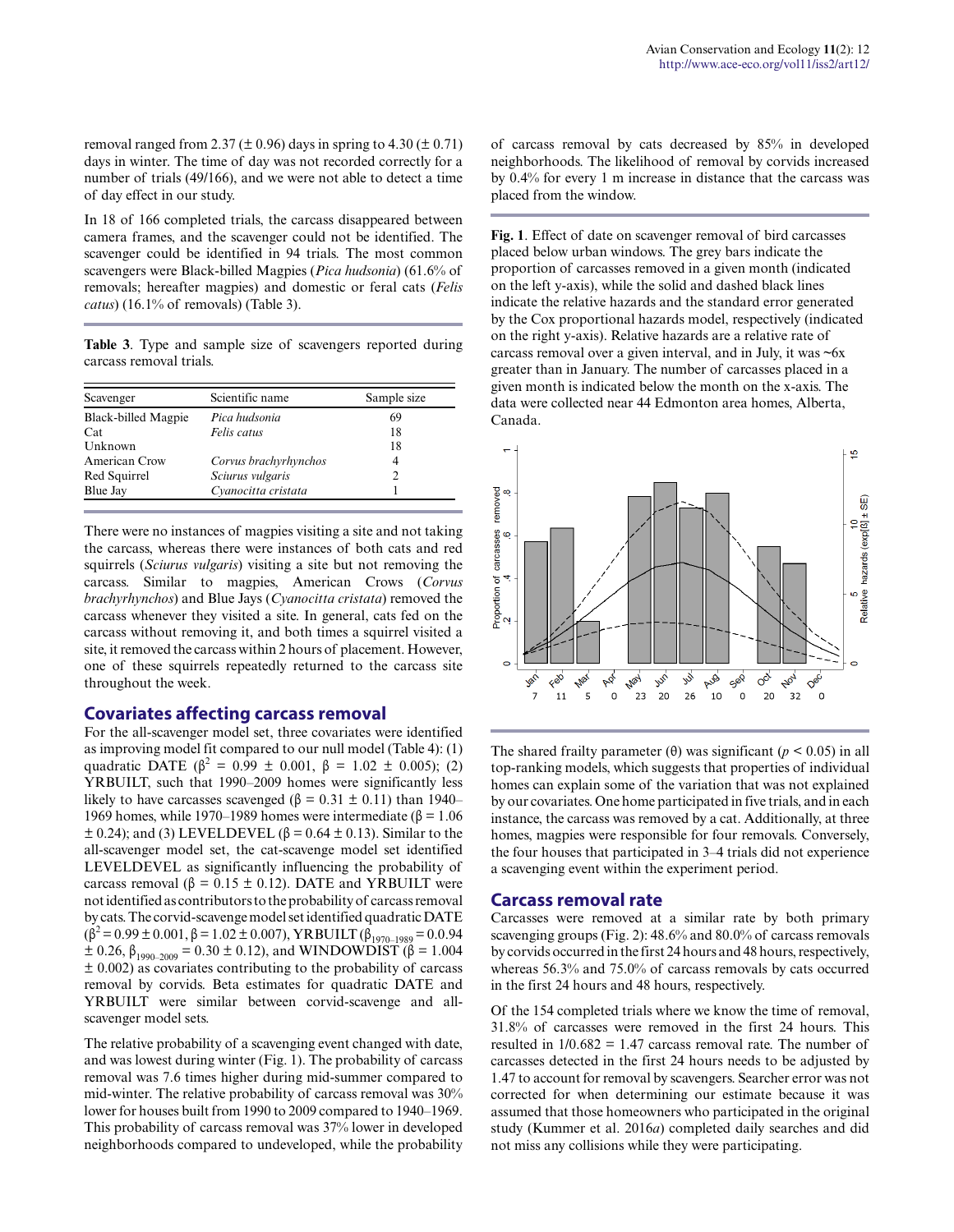**Table 4**. Akaike information criterion (AIC) scores for each model considering the covariates that affected carcass removal by scavengers at houses. The summary also includes the relative difference between models and the best model (ΔAIC), Akaike weights (AICw), loglikelihood (L), and number of parameters (K). All tests were run using all scavengers, and again using removals by corvids and cats separately, the two groups of scavengers that were the most common.

| Model             | K              | AIC    | $\triangle AIC$ | AICw | Ι.         | AIC    | $\triangle AIC$ | AICw | Ι.            | <b>AIC</b> | ΔAIC  | AICw | L        |
|-------------------|----------------|--------|-----------------|------|------------|--------|-----------------|------|---------------|------------|-------|------|----------|
|                   |                | ALL    |                 |      | <b>CAT</b> |        |                 |      | <b>CORVID</b> |            |       |      |          |
| DATE <sub>2</sub> | $\overline{c}$ | 905.53 | 0.00            | 0.84 | $-450.76$  | 141.44 | 5.27            | 0.03 | $-68.72$      | 624.73     | 0.00  | 1.00 | $-310.4$ |
| <b>YRBUILT</b>    | $\overline{c}$ | 908.93 | 3.41            | 0.15 | $-452.47$  | 138.57 | 2.39            | 0.12 | $-67.28$      | 639.88     | 15.14 | 0.00 | $-317.9$ |
| <b>LEVELDEVEL</b> |                | 919.54 | 14.02           | 0.00 | $-458.77$  | 136.17 | 0.00            | 0.39 | $-67.09$      | 649.25     | 24.52 | 0.00 | $-323.6$ |
| <b>WINDOWDIST</b> |                | 920.31 | 14.79           | 0.00 | $-459.16$  | 141.49 | 5.31            | 0.03 | $-69.74$      | 645.47     | 20.74 | 0.00 | $-321.7$ |
| WINDOWDIST2       | 2              | 921.85 | 16.33           | 0.00 | $-458.93$  | 141.43 | 5.26            | 0.03 | $-68.72$      | 647.46     | 22.73 | 0.00 | $-321.7$ |
| <b>NULL</b>       | $\theta$       | 921.90 | 16.38           | 0.00 | $-460.95$  | 140.23 | 4.05            | 0.05 | $-70.11$      | 647.94     | 23.21 | 0.00 | $-324.0$ |
| <b>MAINLAND</b>   | 3              | 922.11 | 16.58           | 0.00 | $-460.44$  | 139.38 | 3.20            | 0.08 | $-66.69$      | 651.38     | 26.65 | 0.00 | $-322.7$ |
| <b>DISTNAT</b>    | 2              | 922.34 | 16.82           | 0.00 | $-459.17$  | 138.19 | 2.02            | 0.14 | $-67.09$      | 651.76     | 27.02 | 0.00 | $-323.9$ |
| <b>DATE</b>       |                | 923.00 | 17.48           | 0.00 | $-460.50$  | 142.17 | 5.99            | 0.02 | $-70.08$      | 647.35     | 22.62 | 0.00 | $-322.7$ |
| <b>WINDOWDENS</b> |                | 923.50 | 17.98           | 0.00 | $-460.85$  | 139.42 | 3.24            | 0.08 | $-68.71$      | 649.94     | 25.21 | 0.00 | $-323.0$ |
| <b>VEGHEIGHT</b>  | 3              | 925.18 | 19.66           | 0.00 | $-459.59$  | 142.15 | 5.98            | 0.02 | $-68.07$      | 652.97     | 28.24 | 0.00 | $-323.5$ |
| WINDOWDIR-        | 3              | 926.77 | 21.25           | 0.00 | $-460.39$  | 143.35 | 7.18            | 0.01 | $-68.67$      | 651.67     | 26.94 | 0.00 | $-322.8$ |
| <b>ECT</b>        |                |        |                 |      |            |        |                 |      |               |            |       |      |          |

†DATE: date the carcass was placed below the window; YRBUILT: year the house was built; LEVELDEVEL: developed—structures and pavement; WINDOWDIST: distance the bird carcass was placed from the window; MAINLAND: main landscape type estimated within 50 m of the house; DISTNAT: distance of the house from a natural treed area; WINDOWDENS: density of vegetation in the 2 m area surrounding the placed carcass (dense or sparse); VEGHEIGHT: average height of vegetation in the front yard of each house; WINDOWDIRECT: direction the study window faced

**Fig. 2**. Kaplan-Meier Failure curves showing the proportional removal of 154 bird carcasses by scavengers through time (placement of the carcass = 0). The "All scavengers" curve plots the carcass removal by any scavenger, while the "Cat" and "Corvid" curves plot carcass removal by the two most common scavenger types. This experiment was documented using timelapse cameras at 44 homes near Edmonton, Alberta, Canada.



In the first 24 hours, the highest carcass removal rate occurred during spring (50.0% removed). The next highest occurred during summer (42.5%), followed by winter (15.8%) and fall (15.0%). This resulted in a carcass removal rate of 2.00 during spring, followed by 1.74 during summer, 1.19 during winter, and 1.18 during fall.

# **Bird-window collision estimate**

The estimated average number of birds killed at houses in Alberta each year was 651,432 (± 39,383 SD; range: 532,396–770,030) when there was no adjustment for carcass removal.

Using our carcass removal rate, the estimated average annual number of birds killed at houses in Alberta was 957,440 (± 59,280 SD). The simulation produced an upper bound of 1,137,775 and lower bound of 791,438. Urban houses without a feeder are the most abundant in Alberta and accounted for the largest percentage of fatalities (42%). Urban houses with a feeder accounted for 16% of fatalities. The equivalent figures for rural houses with and without a bird feeder were 12% and 30%, respectively.

The largest number of fatalities was estimated to occur during summer (527,852 fatalities), followed closely by fall migration (504,779 fatalities). There were fewer collisions during spring migration (352,249 fatalities) and a considerably lower number during winter (55,670 fatalities). Estimating the number of fatalities by season resulted in a total of  $1,440,551 \pm 93,211$  SD) birds killed annually in Alberta. Adjusting for a seasonal correction factor resulted in an upper bound of 1,701,187 and a lower bound of 1,182,166.

## **DISCUSSION**

## **Covariates affecting carcass removal**

The factors affecting carcass survival time are similar to those factors we identified as having a large effect on bird–window collisions (Kummer et al. 2016*b*). This suggests that those homes that are experiencing a large number of collisions are probably experiencing a higher number of scavenging events that need to be corrected for when estimating collision rates.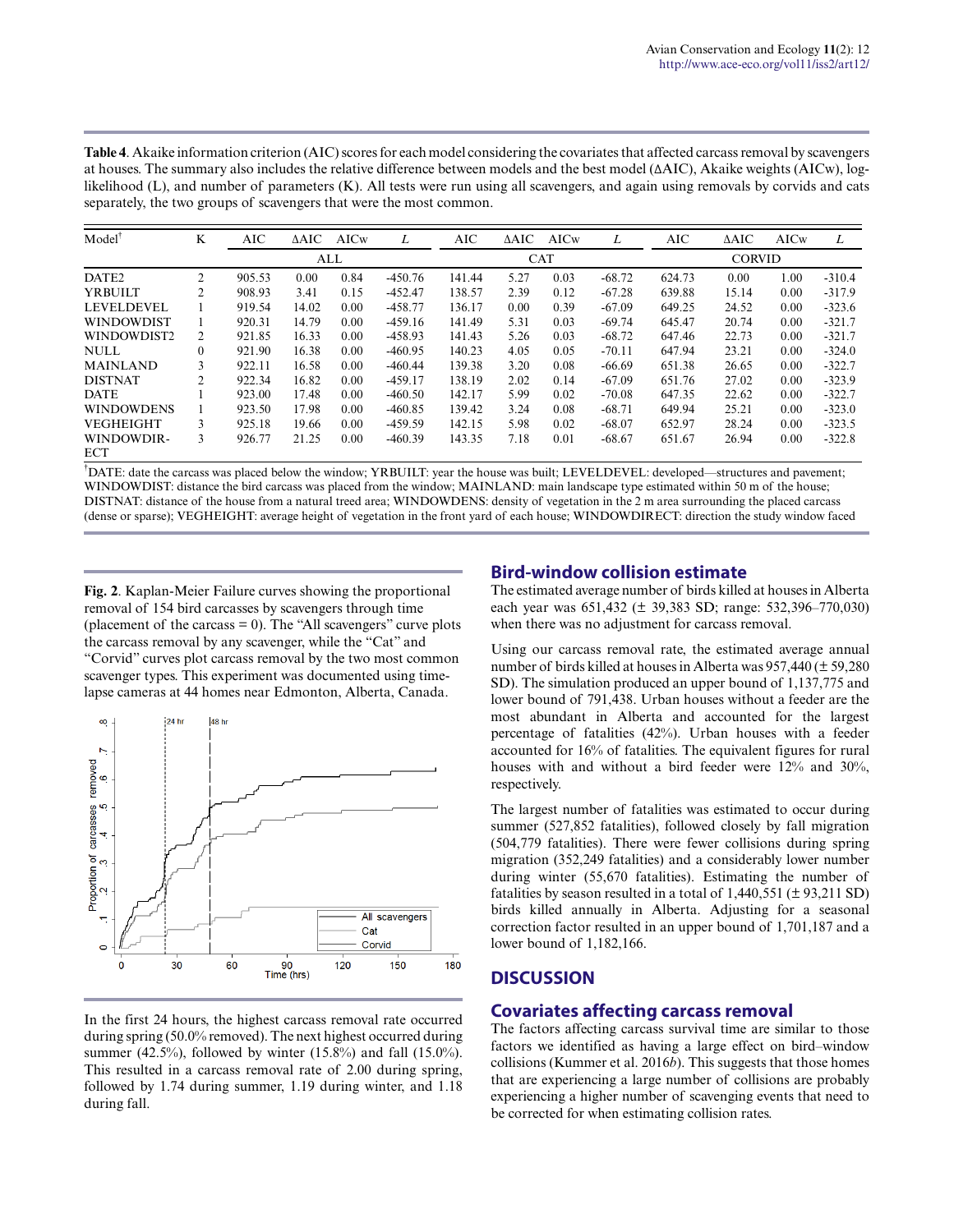There was a greater proportion of carcasses removed during spring and summer than during winter and fall, yet this difference between seasons was smaller than in other studies. For example, in Hager et al.'s (2012) study, only two carcasses were removed during winter, a number far lower than that recorded during any other season (e.g., 13 removed during fall). The greatest difference between our study and Hager et al.'s (2012) is that their study recorded the largest number of carcasses removed in the fall  $(65%)$ , whereas during our fall period, there were fewer removals relative to other seasons. There was a larger year-round scavenger presence in our study area than in Hager et al.'s (2012) study area. Magpies were responsible for the largest number of carcass removals, especially those carcasses that were removed during winter. Magpies are opportunistic omnivores and are abundant year-round in the Edmonton area, where they are brought closer to human-affected areas during winter. In contrast, Hager et al. (2012) found raccoons to be the most prominent scavenger in Illinois, and they are known to be less active in cold climates during winter. Homeowners did not collect information on the overall bird abundance or scavenger composition in Edmonton, but this would be a useful component of future studies.

The age of the house and the level of development within 50 m of the house were covariates that affected carcass removal; in our previous studies (Kummer et al. 2016*a*, *b*), they also had an effect on collision risk. Both of these covariates are likely related to the abundance and composition of vegetation in a yard. Yards with more vegetation were associated with a larger number of collisions, likely as a result of more birds being drawn to the area for foraging and nesting. Carcass removal rates were higher in those yards; therefore, it is possible that more scavengers are being drawn to these yards or spending more time there, perhaps because more vegetation increases food availability, provides greater concealment for scavengers or predators, and provides more perches for avian scavengers.

Bird feeders have been identified as one of the largest factors affecting bird-window collisions at houses (Kummer and Bayne 2015, Kummer et al. 2016*b*), yet bird feeder presence was not included as a variable in this study. One potential bias of our study may be that participants were especially likely to be interested in birds. This could result in, for example, an increased likelihood of bird feeders or houses occurring in the yards of study participants compared to the provincial rate. However, Kummer et al. (2016*a*) found voluntary participants maintained bird feeders in a similar proportion to the Alberta average. Regardless, it is unclear how enthusiastic birder activities might affect birdwindow collisions or scavenger removal of carcasses, and this may be an important area of research to minimize negative effects on birds. Homeowners are concerned that bird feeder presence might lead to an increased risk of predation, but previous research has shown this is not likely the case (Dunn and Tessaglia 1994, Robb et al. 2008). Instead, those birds that frequent feeders have shown increased vigilance and occur in smaller numbers at a feeder. For similar reasons, and as a result of more homeowners keeping their cats indoors, the presence of a feeder has been linked to lower levels of bird predation by cats (Woods et al. 2003, Robb et al. 2008).

Through the course of the study, six houses never experienced a scavenging event, despite having up to four trials conducted in their yard. On the other hand, there were two houses that experienced four carcass removals by magpies, and another where a cat removed carcasses in all five trials. As a result, this house was highly influential for the factors affecting carcass removal by cats. There were no identifiable differences between these houses. This suggests that there are other factors we did not account for that had an effect on carcass removal. At those houses with multiple removals, bird-window collisions may have implications on scavenger behavior as well, especially on learned behavior, where scavengers revisit buildings with a high number of birdwindow collisions because they provide a predictable source of food (Klem 1981, Hager et al. 2012).

#### **Scavenger removal across studies**

Our study, Hager et al. (2012), and Bracey et al. (2016) each completed scavenger removal studies at houses. The results of these studies are comparable. However, owing to different statistical methods, the results cannot be directly compared. For example, Hager et al. (2012) and Bracey et al. (2016) each reported the expected survival time of a carcass, yet this was not calculated the same way between the studies, whereas we reported the average survival time. There are biases associated with each method of estimating survival time, and future studies will benefit from consistent result reporting so that different survival times across studies are informative rather than methodological. We recommend the use of restricted mean survival time, as we have reported our results, for future studies, despite the potential to underestimate true survival time. This method does not require the extrapolation of the survival curve beyond the duration of the study because it assumes that trials where the carcass remained failed. Additionally, future studies should attempt to better record time of placement and time of carcass removal to better identify differences in removal during the first 24 hours after placement.

Our average survival time of 3.46 days was similar to the estimated survival time of 4.33 days reported by Bracey et al. (2016) during bird migratory periods. Hager et al. (2012) split their results between winter and the other seasons. The low end of Hager et al.'s (2012) prediction for the nonwinter seasons is similar to our average survival time. However, compared to Hager et al. (2012), we did not find a large difference in the average time to a removal event between seasons. Two carcass removal studies have been conducted on university campuses in the eastern United States (Klem et al. 2004, Horn and Collins 2006). Our results are comparable to the 2.4–2.6 average days until removal reported by Horn and Collins (2006), but in Klem et al.'s (2004) study, only 12.8% of carcasses were found and disturbed, and no other results were reported for comparison.

Similar to urban studies, there was a wide range of survival times at various wind turbine studies. For example, Erickson et al. (2000) reported an average survival time of 25.0 days in Oregon, whereas Smallwood et al. (2010) reported 4.45 days in California. Villegas-Patraca et al. (2012) reported similar results in Mexico to those of Smallwood et al. (2010). Each of these studies had larger average survival times than our study, which suggests that the results from wind turbine studies are not accurate for use in estimates of urban bird-window collision fatalities. One scavenger study associated with power lines reported that only 32% of carcasses were removed after 48 hours (Ponce et al. 2010), which was quite a bit lower than our 50.6%.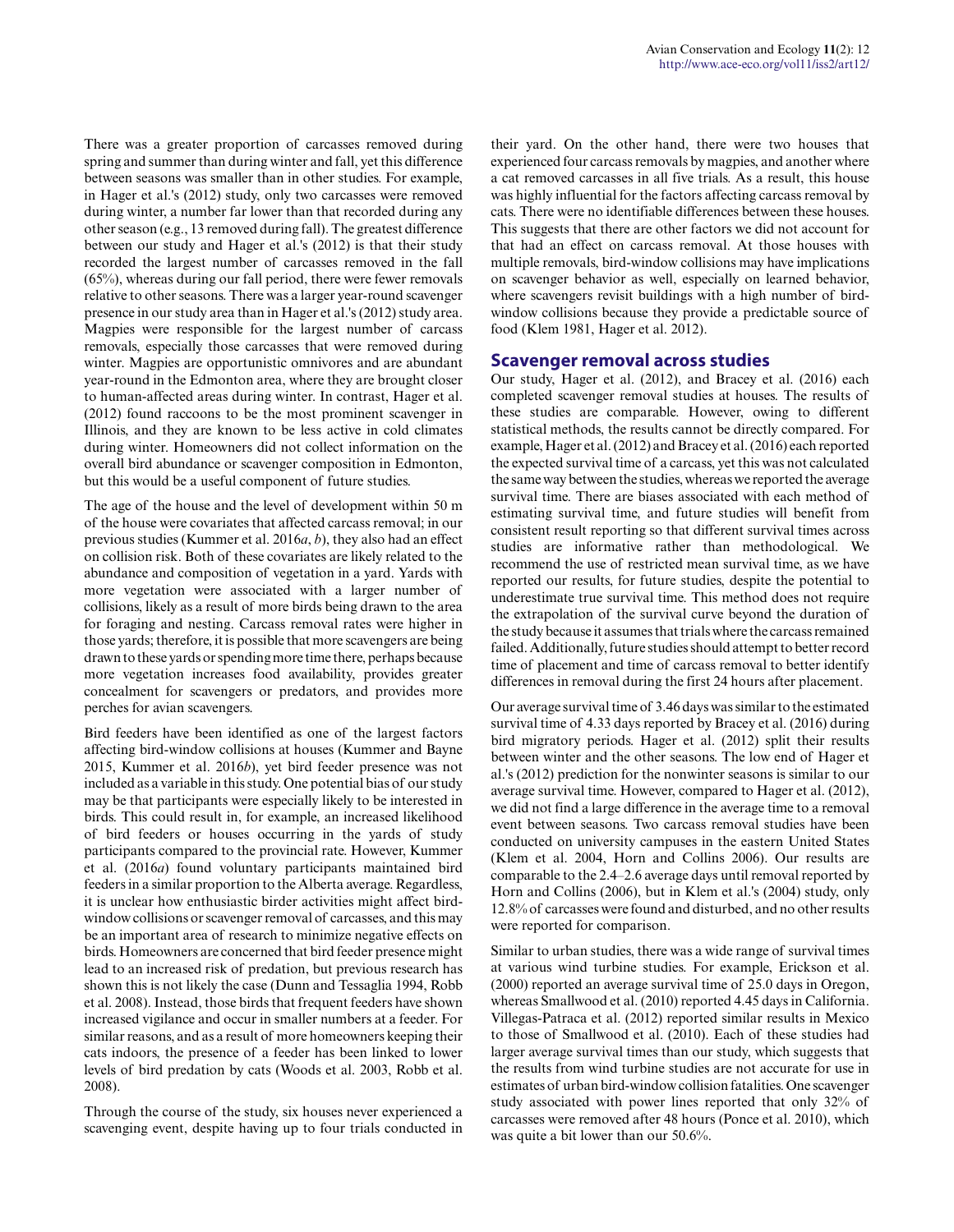We reported a 1.47 carcass removal rate for daily carcass searches. No other study has reported results in this way, except for Machtans et al. (2013), whose study we replicated. Our carcass removal rate was lower than the 2.3–5.0 birds missed in Machtans et al.'s (2013) study. Their numbers on the lower end were based on wind turbine studies; fewer birds were missed during our urban trials.

Our 1.47 carcass removal rate was determined by using windows on only the front of a house. While we chose to exclude potential variation between front yard- and backyard-facing windows in our study, there may be significant differences in carcass removal between sides of the house, which would result in a different correction factor for windows that face the backyard.

Throughout Kummer et al.'s (2016*a*, *b*) studies, homeowners were asked to complete daily searches for evidence of a bird-window collision. However, with only 31.8% of carcasses in Edmonton removed in 24 hours, daily searches may not be needed. The average time to removal was 3.46 days. Instead, completing carcass searches every 2–3 days may be acceptable with the application of appropriate corrections.

### **Alberta bird-window collision estimate**

Our estimated 957,440 fatalities at houses in Alberta is the most detailed estimate of bird-window collision mortality in Canada. We have improved upon past Canadian bird-window collision estimates (Machtans et al. 2013, Kummer et al. 2016*a*, *b*) by conducting a complimentary carcass removal study in the same area, at many of the same houses. Fourteen percent of all houses in Canada are located in Alberta (Government of Canada 2011*b*). However, in comparing the estimates from our study and those from Machtans et al. (2013), our 957,440 fatalities represent only 4% of the previously estimated 22.4 million collision fatalities at houses (Machtans et al. 2013). One main reason for this difference is that our removal rate was smaller than that used in the original Canadian estimate. The fewer numbers of birds missed drastically reduced the reported number of collisions and resulted in less variation between houses. The estimated number of fatalities doubled to 2,384,234 (± 329,999 SD) when we used the 2.3–5 birds missed for every bird found as reported by Machtans et al. (2013). Additionally, the predicted number of fatalities reported in Kummer et al. (2016*a*) was less than the original Bayne et al. (2012) study that the first Canadian estimate was based on.

These estimates are based on the most detailed bird-window collision study at houses to date and a carcass removal study located in the same area. We have attempted to increase the accuracy of calculating the number of bird-window collision fatalities in Alberta, an area from which the collected data were obtained. Unlike previous studies, we did not attempt to extrapolate our results to other areas across Canada. If we are to improve the current bird-window collision mortality estimate for Canada, more localized studies like ours need to be conducted. Completing studies at a provincial level will help reduce a number of the existing biases in the fatality estimate at houses.

*Responses to this article can be read online at:* <http://www.ace-eco.org/issues/responses.php/927>

#### **Acknowledgments:**

*We want to thank the 44 families who allowed us to place a dead bird in the front yard of their home multiple times during the course of the study. Their continued interest in and dedication to the project was greatly appreciated. This project would not have been a success without them. The Department of Biological Sciences at the University of Alberta and Environment Canada provided funding for the project. This research was conducted under permits #Pro000413111 and #AUP00001361 from the Research Ethics Board at the University of Alberta and Canadian Wildlife Service permit 14-AB-SC008.*

### **LITERATURE CITED**

Balcomb, R. 1986. Songbird carcasses disappear rapidly from agricultural fields. *Auk* 103(4):817–820.

Bayne, E. M., C. A. Scobie, and M. Rawson-Clark. 2012. Factors influencing the annual risk of bird-window collisions at residential structures in Alberta, Canada. *Wildlife Research* 39:583–592. [http://dx.doi.org/10.1071/WR11179](http://dx.doi.org/10.1071%2FWR11179)

Bispo, R., J. Bernardino, T. A. Marques, and D. Pestana. 2013. Modeling carcass removal time for avian mortality assessment in wind farms using survival analysis. *Environmental and Ecological Statistics* 20:147–165. [http://dx.doi.org/10.1007/s10651-012-0212-5](http://dx.doi.org/10.1007%2Fs10651-012-0212-5) 

Bracey, A. M., M. A. Etterson, G. J. Niemi, and R. F. Green. 2016. Variation in bird-window collision mortality and scavenging rates within an urban landscape. *Wilson Journal of Ornithology* 128(2):355–367. [http://dx.doi.org/10.1676/](http://dx.doi.org/10.1676%2Fwils-128-02-355-367.1) [wils-128-02-355-367.1](http://dx.doi.org/10.1676%2Fwils-128-02-355-367.1)

Burnham, K. P., and D. R. Anderson. 2004. Multimodel inference – understanding AIC and BIC in model selection. *Sociological Methods & Research* 33:261–304. [http://dx.doi.](http://dx.doi.org/10.1177%2F0049124104268644) [org/10.1177/0049124104268644](http://dx.doi.org/10.1177%2F0049124104268644)

Calvert, A. M., C. A. Bishop, R. D. Elliot, E. A. Krebs, T. M. Kydd, C. S. Machtans, and G. J. Robertson. 2013. A synthesis of human-related avian mortality in Canada. *Avian Conservation and Ecology* 8(2):11. [http://dx.doi.org/10.5751/ACE-00581-080211](http://dx.doi.org/10.5751%2FACE-00581-080211)

Cleves, M., W. W. Gould, and R. G. Gutierrez. 2004. *An introduction to survival analysis using STATA*. Stata Press, College Station, Texas, USA.

Dunn, E. H. 1993. Bird mortality from striking residential windows in winter. *Journal of Field Ornithology* 64:302–309.

Dunn, E. H., and D. L. Tessaglia. 1994. Predation of birds at feeders in winter. *Journal of Field Ornithology* 65(1):8–16.

Erickson, W. P., G. D. Johnson, M. D. Strickland, and K. Kronner. 2000. Final report: avian and bat mortality associated with the vansycle wind project, Umatilla County, Oregon. 1999 study year. Umatilla County Department of Resource Services and Development, Pendleton, Oregon, USA.

Government of Canada. 2011*a*. *From urban areas to population centres*. Statistics Canada. [http://www.statcan.gc.ca/eng/subjects/](http://www.statcan.gc.ca/eng/subjects/standard/sgc/notice/sgc-06) [standard/sgc/notice/sgc-06](http://www.statcan.gc.ca/eng/subjects/standard/sgc/notice/sgc-06)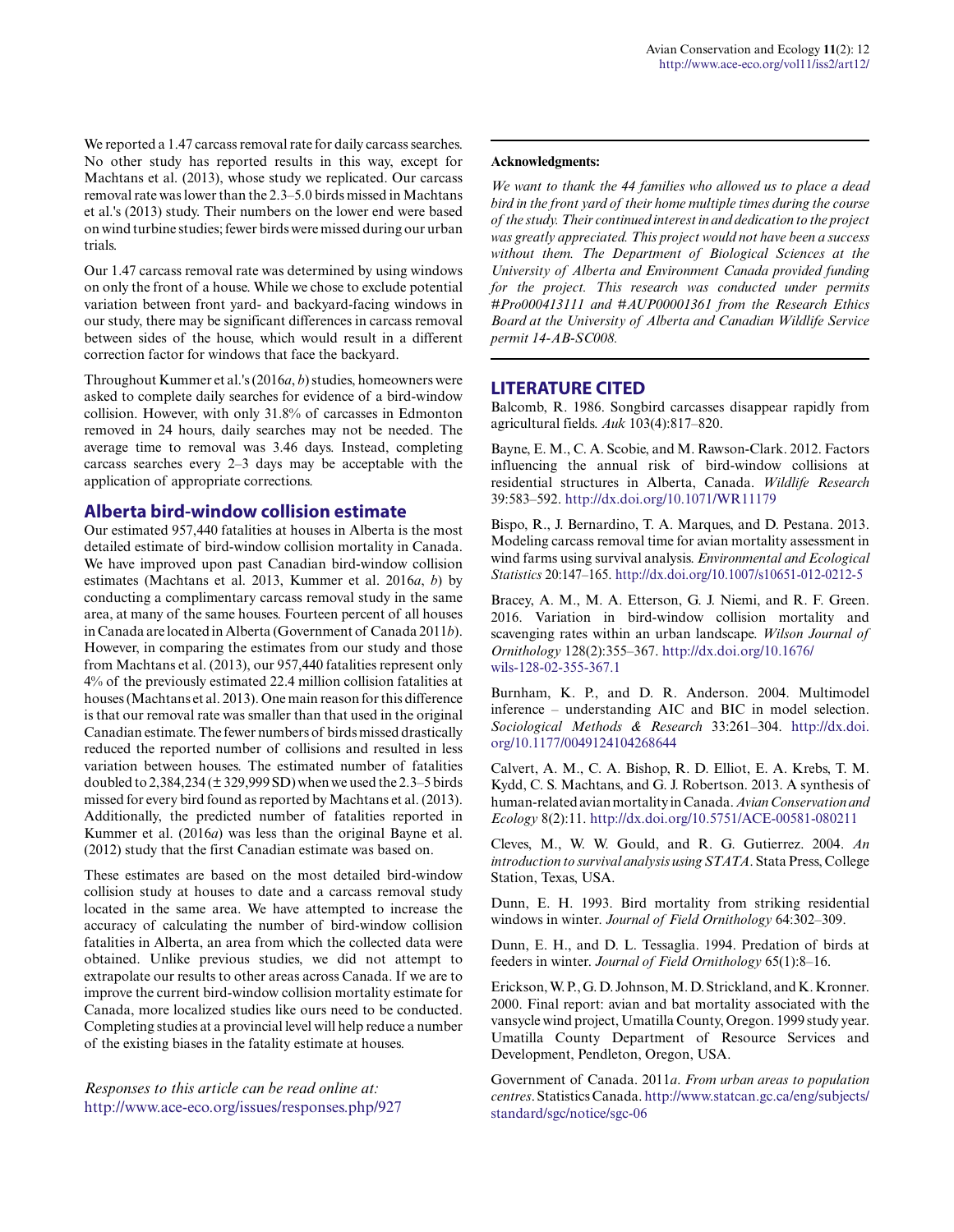Government of Canada. 2011*b*. *Private households by structural type of dwelling, by province and territory (2011 census)*. Statistics Canada. [http://www.statcan.gc.ca/tables-tableaux/sum-som/l01/](http://www.statcan.gc.ca/tables-tableaux/sum-som/l01/cst01/famil55c-eng.htm) [cst01/famil55c-eng.htm](http://www.statcan.gc.ca/tables-tableaux/sum-som/l01/cst01/famil55c-eng.htm) 

Hager, S. B., B. J. Cosentino, and K. J. McKay. 2012. Scavenging affects persistence of avian carcasses resulting from window collisions in an urban landscape. *Journal of Field Ornithology* 83:203–211. [http://dx.doi.org/10.1111/j.1557-9263.2012.00370.x](http://dx.doi.org/10.1111%2Fj.1557-9263.2012.00370.x)

Hager, S. B., B. J. Cosentino, K. J. McKay, C. Monson, W. Zuurdeeg, and B. Blevins. 2013. Window area and development drive spatial variation in bird-window collisions in an urban landscape. *PLoS ONE* 8(1).

Horn, D. J., and K. A. Collins. 2006. Bird-window collisions and factors influencing their frequency at Millikin University in Decatur, Illinois [Poster].

Klem, D. 1981. Avian predators hunting birds near windows. *Proceedings of the Pennsylvania Academy of Science* 55:90–92.

Klem, D., D. C. Keck, K. L. Marty, A. J. Miller Ball, E. E. Niciu, and C. T. Platt. 2004. Effects of window angling, feeder placement, and scavengers on avian mortality at plate glass. *Wilson Bulletin* 116:69–73. [http://dx.doi.org/10.1676/0043-5643](http://dx.doi.org/10.1676%2F0043-5643%282004%29116%5B0069%3AEOWAFP%5D2.0.CO%3B2) [\(2004\)116\[0069:EOWAFP\]2.0.CO;2](http://dx.doi.org/10.1676%2F0043-5643%282004%29116%5B0069%3AEOWAFP%5D2.0.CO%3B2) 

Kostecke, R. M., G. M. Linz, and W. J. Bleier. 2001. Survival of avian carcasses and photographic evidence of predators and scavengers. *Journal of Field Ornithology* 72(3):439–447. [http://dx.](http://dx.doi.org/10.1648%2F0273-8570-72.3.439) [doi.org/10.1648/0273-8570-72.3.439](http://dx.doi.org/10.1648%2F0273-8570-72.3.439) 

Kummer, J. A., and E. M. Bayne. 2015. Bird feeders and their effect on bird-window collisions at residential houses. *Avian Conservation and Ecology* 10(2):6.

Kummer, J. A., E. M. Bayne, and C. S. Machtans. 2016*a*. Comparing the results of recall surveys and standardized searches in understanding bird-window collisions at houses. *Avian Conservation and Ecology* 11(1):4. [http://dx.doi.org/10.5751/](http://dx.doi.org/10.5751%2FACE-00820-110104) [ACE-00820-110104](http://dx.doi.org/10.5751%2FACE-00820-110104) 

Kummer, J. A., E. M. Bayne, and C. S. Machtans. 2016*b*. Use of citizen science to identify factors affecting bird-window collision risk at houses. *Condor: Ornithological Applications* 118:624–639.

Loss, S. R., T. Wil, S. S. Loss, and P. P. Marra. 2014. Bird–building collisions in the United States: estimates of annual mortality and species vulnerability. *Condor* 116:8–23. [http://dx.doi.org/10.1650/](http://dx.doi.org/10.1650%2Fcondor-13-090.1) [condor-13-090.1](http://dx.doi.org/10.1650%2Fcondor-13-090.1) 

Machtans, C. S., C. H. R. Wedeles, and E. M. Bayne. 2013. A first estimate for Canada of the number of birds killed by colliding with building windows. *Avian Conservation and Ecology* 8(2):6. [http://dx.doi.org/10.5751/ACE-00568-080206](http://dx.doi.org/10.5751%2FACE-00568-080206) 

Pain, D. J. 1991. Why are lead-poisoned waterfowl rarely seen?: the disappearance of waterfowl carcasses in the Camargue, France. *Wildfowl* 42:118–122.

Ponce, C., J. C. Alonso, G. Argandoña, A. G. Fernández, and M. Carrasco. 2010. Carcass removal by scavengers and search accuracy affect bird mortality estimates at power lines. *Animal Conservation* 13:603–612. [http://dx.doi.org/10.1111/](http://dx.doi.org/10.1111%2Fj.1469-1795.2010.00387.x) [j.1469-1795.2010.00387.x](http://dx.doi.org/10.1111%2Fj.1469-1795.2010.00387.x)

Prosser, P., C. Nattrass, and C. Prosser. 2008. Rate of removal of bird carcasses in arable farmland by predators and scavengers. *Ecotoxicology and Environmental Safety* 71:601–608. [http://dx.](http://dx.doi.org/10.1016%2Fj.ecoenv.2007.10.013) [doi.org/10.1016/j.ecoenv.2007.10.013](http://dx.doi.org/10.1016%2Fj.ecoenv.2007.10.013) 

Ragg, J. R., C. G. Mackintosh, and H. Moller. 2000. The scavenging behaviour of ferrets (*Mustela furo*), feral cats (*Felis domesticus*), possums (*Trichosurus vulpecula*), hedgehogs (*Erinaceus europaeus*) and harrier hawks (*Circus approximans*) on pastoral farmland in New Zealand: implications for bovine tuberculosis transmission. *New Zealand Veterinary Journal* 48:166–175. [http://dx.doi.org/10.1080/00480169.2000.36188](http://dx.doi.org/10.1080%2F00480169.2000.36188)

Robb, G. N., R. A. McDonald, D. E. Chamberlain, and S. Bearhop. 2008. Food for thought: supplementary feeding as a driver of ecological change in avian populations. *Frontiers in Ecology and the Environment* 6(9)476–484. [http://dx.doi.](http://dx.doi.org/10.1890%2F060152) [org/10.1890/060152](http://dx.doi.org/10.1890%2F060152)

Rosene, W., and D. W. Lay. 1963. Disappearance and visibility of quail remains. *Journal of Wildlife Management* 27(1):139–142. [http://dx.doi.org/10.2307/3797792](http://dx.doi.org/10.2307%2F3797792) 

Smallwood, K. S. 2007. Estimating wind turbine-caused bird mortality. *Journal of Wildlife Management* 71:2781–2791. [http://](http://dx.doi.org/10.2193%2F2007-006) [dx.doi.org/10.2193/2007-006](http://dx.doi.org/10.2193%2F2007-006)

Smallwood, K. S. 2013. Comparing bird and bat fatality-rate estimates among North American wind-energy projects. *Wildlife Society Bulletin* 37(1):19–33. [http://dx.doi.org/10.1002/wsb.260](http://dx.doi.org/10.1002%2Fwsb.260)

Smallwood, K. S., D. A. Bell, S. A. Snyder, and J. E. DiDonato. 2010. Novel scavenger removal trials increase wind turbinecaused avian fatality estimates. *Journal of Wildlife Management* 74(5):1089–1097. [http://dx.doi.org/10.2193/2009-266](http://dx.doi.org/10.2193%2F2009-266) 

Stevens, B. S., K. P. Reese, and J. W. Connelly. 2011. Survival and detectability bias of avian fence collision surveys in sagebrush steppe. *Journal of Wildlife Management* 75(2):437–449. [http://dx.](http://dx.doi.org/10.1002%2Fjwmg.53) [doi.org/10.1002/jwmg.53](http://dx.doi.org/10.1002%2Fjwmg.53)

STATA 13. StataCorp, College Station, Texas, USA. [software] URL:<http://www.stata.com>

Tobin, M. E., and R. A. Dolbeer. 1990. Disappearance and recoverability of songbird carcasses in fruit orchards. *Journal of Field Ornithology* 61(2):237–242.

Villegas-Patraca, R., S. Macias-Sánchez, I. MacGregor-Fors, and C. Muñoz-Robles. 2012. Scavenger removal: bird and bat carcass persistence in a tropical wind farm. *Acta Oecologica* 43:121–125. [http://dx.doi.org/10.1016/j.actao.2012.06.004](http://dx.doi.org/10.1016%2Fj.actao.2012.06.004)

Ward, M. R., D. E. Stallknecht, J. Willis, M. J. Conroy, and W. R. Davidson. 2006. Wild bird mortality and West Nile virus surveillance: biases associated with detection, reporting, and carcass persistence. *Journal of Wildlife Diseases* 42(1):92–106. [http://dx.doi.org/10.7589/0090-3558-42.1.92](http://dx.doi.org/10.7589%2F0090-3558-42.1.92) 

Wobeser, G., and A. G. Wobeser. 1992. Carcass disappearance and estimation of mortality in a simulated die-off of small birds. *Journal of Wildlife Diseases* 28(4):548–554. [http://dx.doi.](http://dx.doi.org/10.7589%2F0090-3558-28.4.548) [org/10.7589/0090-3558-28.4.548](http://dx.doi.org/10.7589%2F0090-3558-28.4.548)